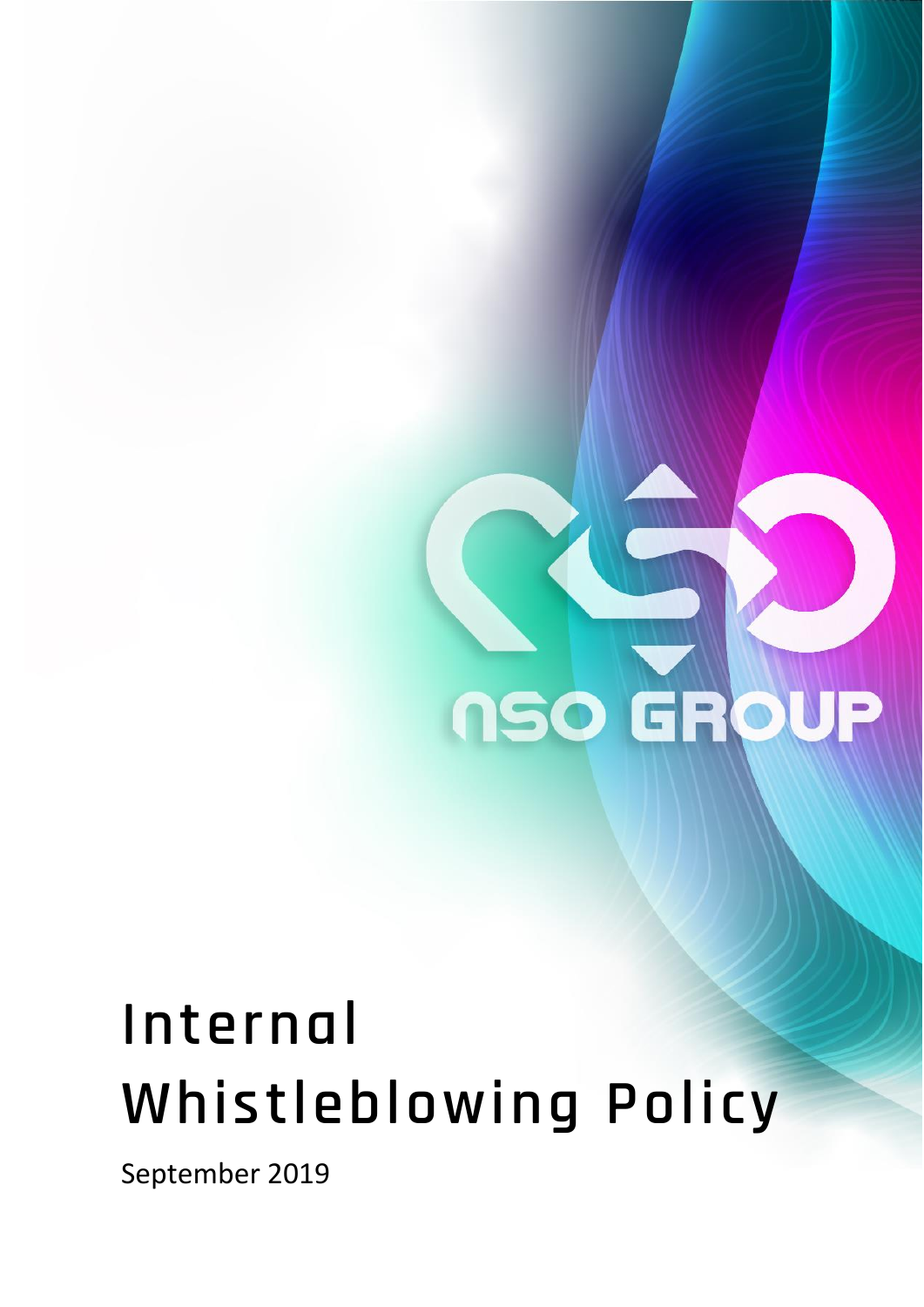

#### Contents

| $4 \quad$ |  |
|-----------|--|
|           |  |
|           |  |
|           |  |
| 8         |  |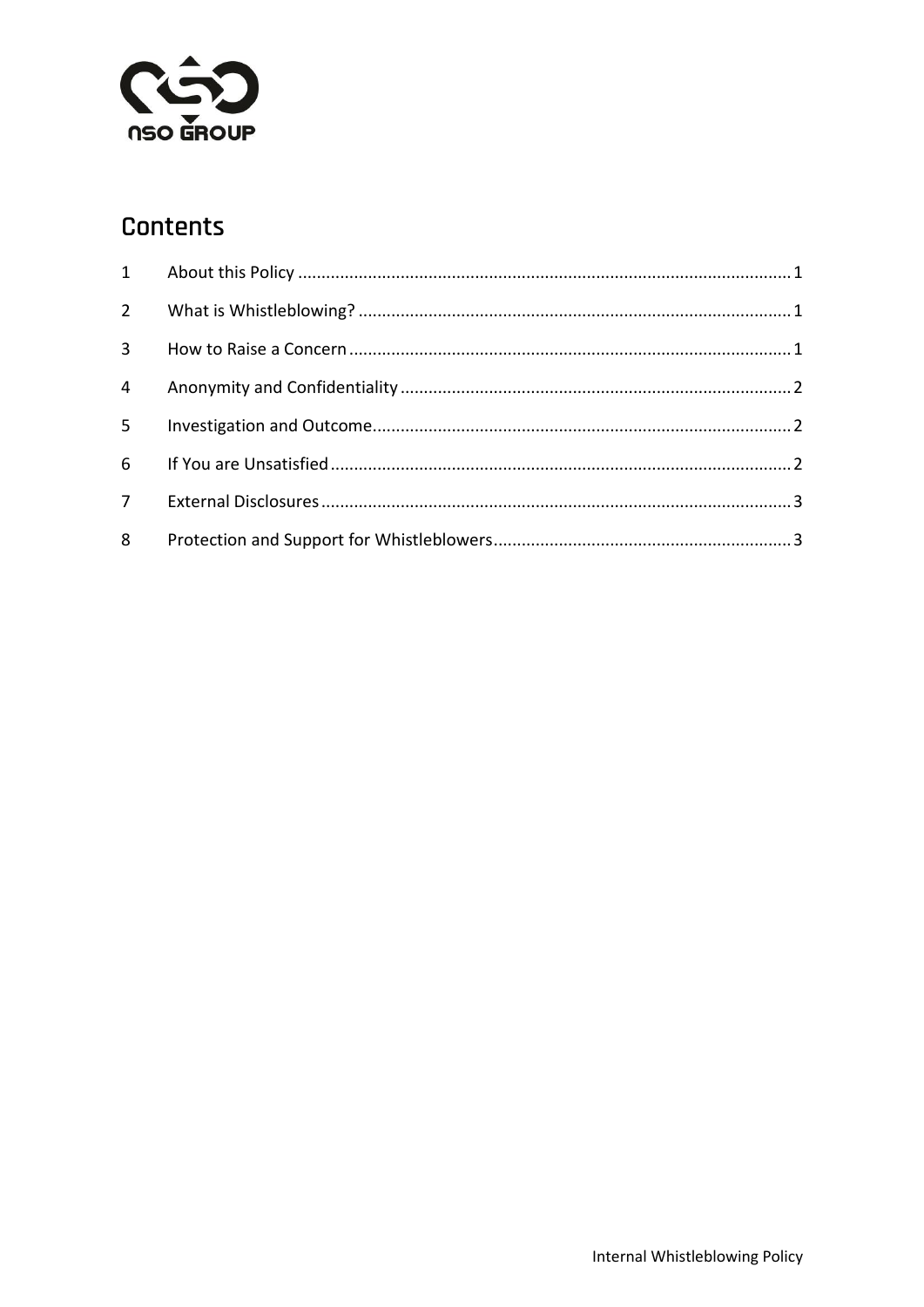

# **1 About this Policy**

All subsidiaries and affiliated companies in Osy Technologies S.à.r.l. (the "NSO Group") are committed to conducting NSO Group's© – our – business with honesty and integrity. Any suspected wrongdoing should be reported as soon as possible.

This Policy covers all employees, consultants, officers, and directors of the NSO Group and will form integral part of internal trainings.

#### **2 What is Whistleblowing?**

Whistleblowing is the reporting of suspected wrongdoing or dangers in relation to NSO Group's activities or products. This may include the following:

- a. criminal activity;
- b. failure to comply with all laws and regulations;
- c. danger to health and safety;
- d. bribery as set out in the NSO Group Anti-Bribery and Corruption Notice and Policy;
- e. inappropriate use/misuse of the Group's products and/or services and resulting in adverse human rights impact by any person, including employees, officers, directors, consultants, contractors, customers, or other NSO Group representatives or partners;
- f. financial fraud or mismanagement, or breaches of anti-money laundering laws;
- g. breach of NSO Group's policies and procedures;
- h. conduct likely to damage our reputation or financial wellbeing;
- i. unauthorized disclosure of confidential information; and,
- j. the deliberate concealment of any of the above noted matters.

#### **3 How to Raise a Concern**

We hope that in most cases you will be able to raise any concerns with your supervisor. Your supervisor has received appropriate training in accepting and handling your concerns. If, however, for some reason you prefer not to communicate with your supervisor, or if your supervisor is not responsive, you should contact any of these contact persons or means:

- a. Chairman [Stefan Kowski]
- b. CEO [Shalev Hulio]
- c. General Counsel [Shmuel Sunray]
- d. Compliance function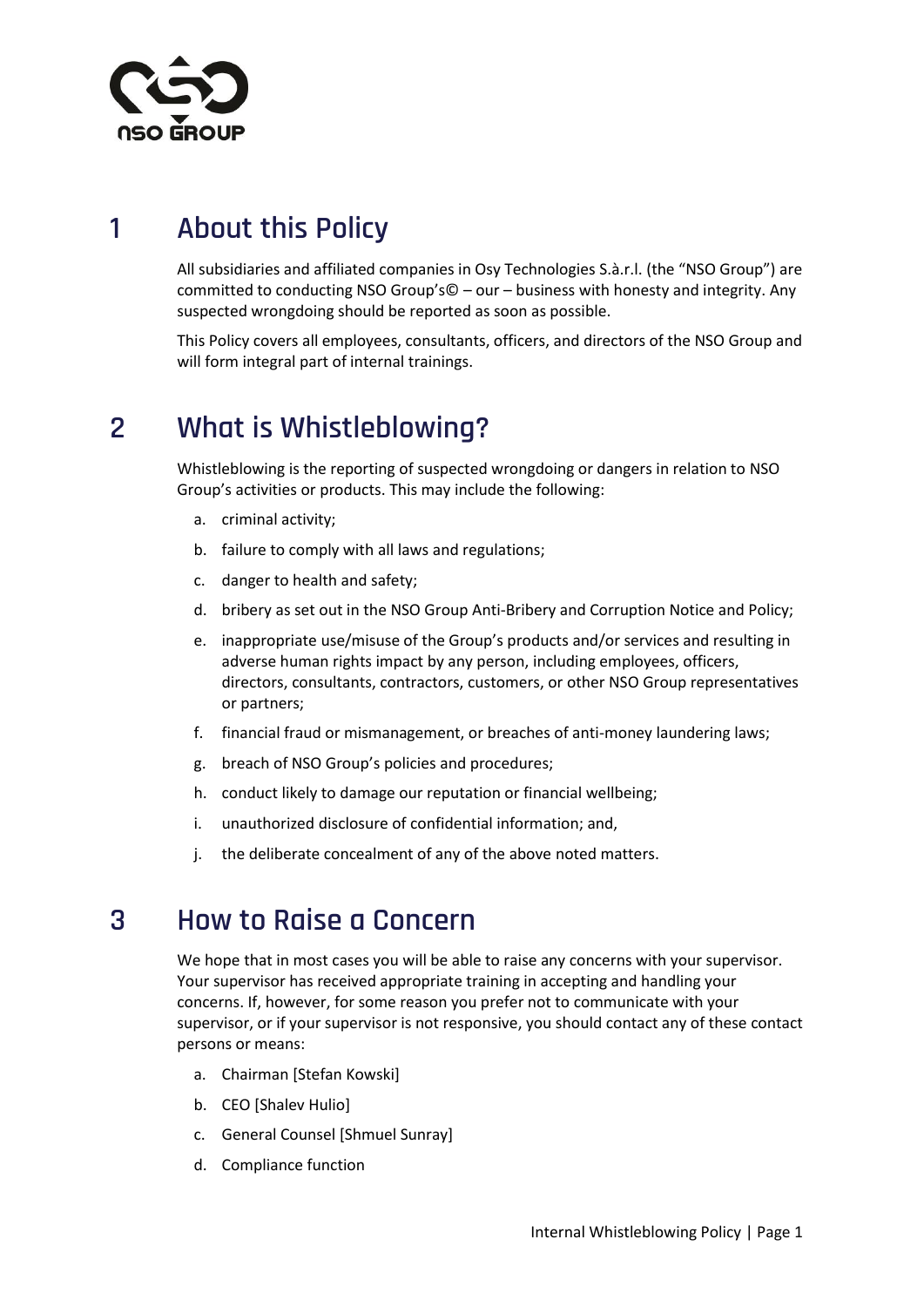

e. NSO Group's confidential compliance email account: whistleblowing@nsogroup.com.

A meeting will be arranged with you as soon as possible to discuss your concerns. You may bring a colleague to any meetings related to this Policy; they must guarantee to respect the confidentiality of your disclosure and any subsequent investigations or proceedings that might be disclosed to you.

## **4 Anonymity and Confidentiality**

While we also accept anonymously raised concerns, we would like to emphasize that the best results in effectively addressing concerns and resolving issues are typically achieved by interacting with the assigned team of investigators. Without further interaction, any anonymously raised concern must have sufficient substance to warrant an investigation, i.e., a clear, complete, identifiable and true description of the potential wrongdoing or threat, when it has occurred or will occur, who was or is involved, supporting evidence or circumstance, as well as any immediate action recommended to divert further harm.

If you want to raise confidential concern, every effort will be made to keep your identity secret and only reveal it where necessary to those involved in investigating your concern.

# **5 Investigation and Outcome**

Once you have raised a concern, an initial assessment will be carried out to determine whether this concern should result in an investigation, and if so - the scope of any such investigation. Subsequently, you will be informed of the outcome of the assessment. You may be required to attend meetings to provide further clarifications or information.

In cases which justify such, NSO Group may appoint an investigator, or a team of investigators; this might include staff with relevant experience of investigations or specialist knowledge of the subject matter. The investigator(s) may make recommendations for remedial action to enable us to minimize the risk of future wrongdoing.

Every effort will be made to keep you informed of the progress and result of the investigation. However, occasionally the need for confidentiality may prevent providing you details of the investigation. You are obligated to treat any information about the investigation as confidential.

# **6 If You are Unsatisfied**

While the outcome you are seeking cannot be guaranteed, your concerns will be dealt with fairly and in an appropriate way. Use of this Policy helps achieve its intended goals.

If you are unhappy with the way in which your concern has been handled, you can raise it with one of the contacts listed in section 3 above.